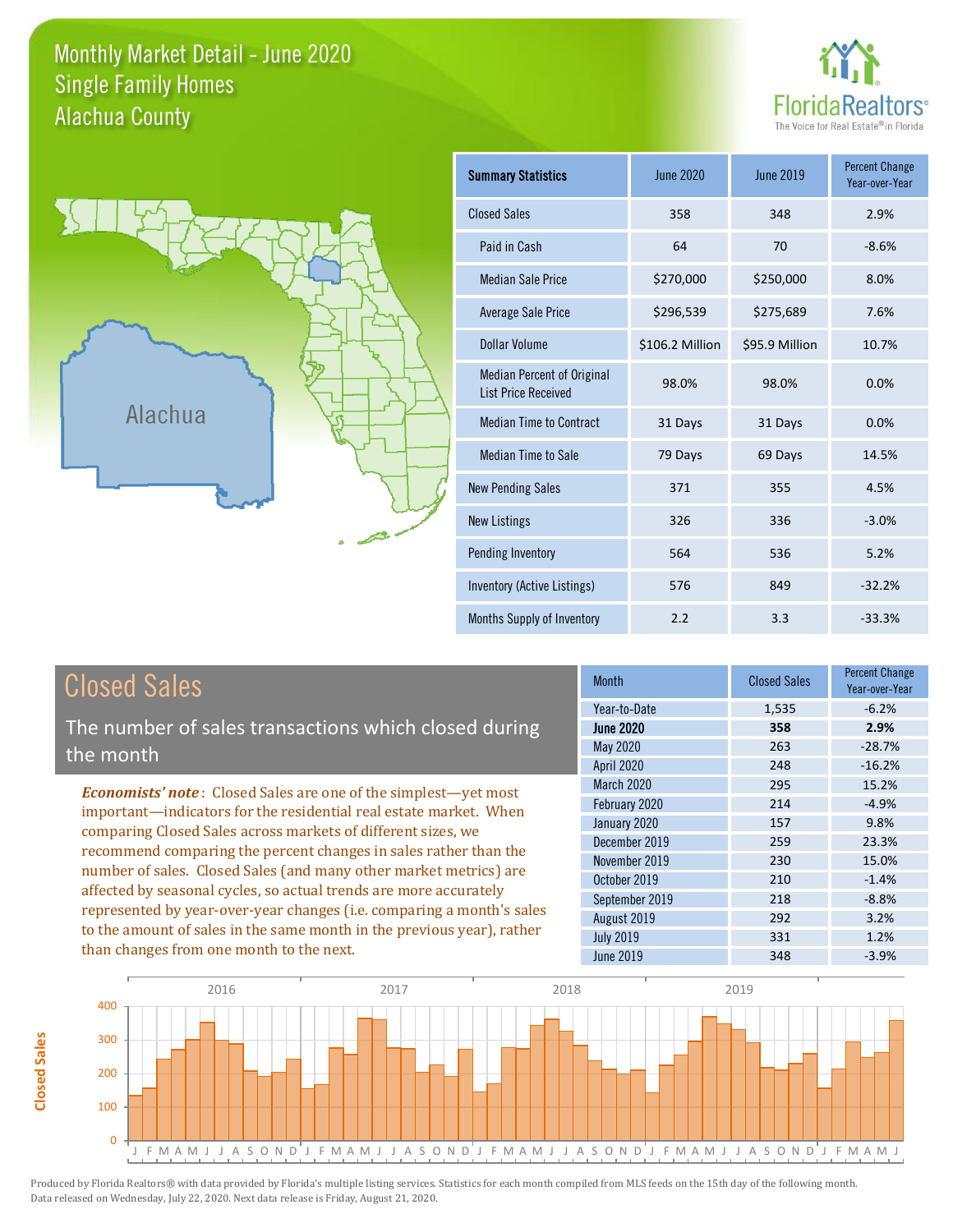

#### *Economists' note:* Closed Sales are one of the simplest—yet most important—indicators for the residential real estate market. When comparing Closed Sales across markets of different sizes, we recommend comparing the percent changes in sales rather than the number of sales. Closed Sales (and many other market metrics) are affected by seasonal cycles, so actual trends are more accurately represented by year-over-year changes (i.e. comparing a month's sales to the amount of sales in the same month in the previous year), rather than changes from one month to the next. \$1,000,000 or more 2 0.0%  $$250,000 - $299,999$  62 -16.2% \$300,000 - \$399,999 91 62.5% \$400,000 - \$599,999 40 14.3% \$600,000 - \$999,999 11 10.0% \$150,000 - \$199,999 43 -32.8% \$200,000 - \$249,999 80 25.0%  $$100,000 - $149,999$  22 -12.0% Sale Price Closed Sales Percent Change Year-over-Year Less than \$50,000 1 1 -66.7%  $$50.000 - $99.999$  6 -60.0% ■ June 2019 **■ June 2020** Closed Sales by Sale Price The number of sales transactions which closed during the month



### Median Time to Contract by Sale Price The median number of days between the listing date and contract date for all Closed Sales during the month

*Economists' note* : Like Time to Sale, Time to Contract is a measure of the length of the home selling process calculated for sales which closed during the month. The difference is that Time to Contract measures the number of days between the initial listing of a property and the signing of the contract which eventually led to the closing of the sale. When the gap between Median Time to Contract and Median Time to Sale grows, it is usually a sign of longer closing times and/or declining numbers of cash sales.

| <b>Sale Price</b>     | Median Time to<br>Contract | Percent Change<br>Year-over-Year |
|-----------------------|----------------------------|----------------------------------|
| Less than \$50,000    | 110 Days                   | 266.7%                           |
| \$50,000 - \$99,999   | 75 Days                    | 87.5%                            |
| $$100,000 - $149,999$ | 20 Days                    | $-45.9%$                         |
| $$150,000 - $199,999$ | 16 Days                    | $-40.7%$                         |
| \$200,000 - \$249,999 | 25 Days                    | $-13.8%$                         |
| \$250,000 - \$299,999 | 34 Days                    | 9.7%                             |
| \$300,000 - \$399,999 | 45 Days                    | 36.4%                            |
| \$400,000 - \$599,999 | 28 Days                    | $-41.7%$                         |
| \$600,000 - \$999,999 | 101 Days                   | 461.1%                           |
| \$1,000,000 or more   | 18 Days                    | -86.5%                           |



Produced by Florida Realtors® with data provided by Florida's multiple listing services. Statistics for each month compiled from MLS feeds on the 15th day of the following month. Data released on Wednesday, July 22, 2020. Next data release is Friday, August 21, 2020.

**Median Time to Contract**

**Median Time to Contract**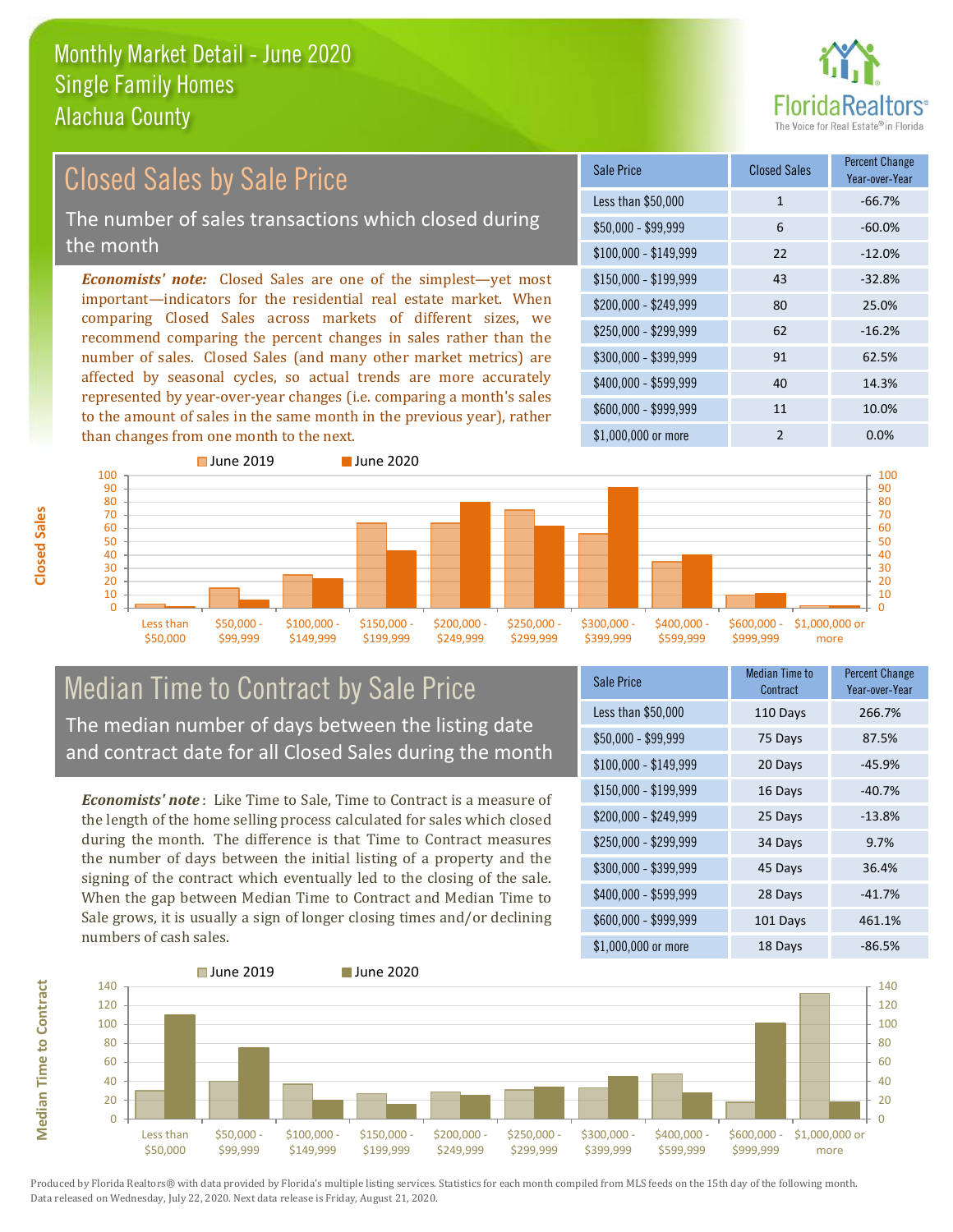

## New Listings by Initial Listing Price The number of properties put onto the market during

the month

*Economists' note:* New Listings tend to rise in delayed response to increasing prices, so they are often seen as a lagging indicator of market health. As prices rise, potential sellers raise their estimations of value—and in the most recent cycle, rising prices have freed up many potential sellers who were previously underwater on their mortgages. Note that in our calculations, we take care to not include properties that were recently taken off the market and quickly relisted, since these are not really *new* listings.

| <b>Initial Listing Price</b> | <b>New Listings</b> | <b>Percent Change</b><br>Year-over-Year |
|------------------------------|---------------------|-----------------------------------------|
| Less than \$50,000           | 0                   | $-100.0%$                               |
| $$50,000 - $99,999$          | 9                   | 28.6%                                   |
| $$100,000 - $149,999$        | 17                  | $-29.2%$                                |
| $$150,000 - $199,999$        | 49                  | 4.3%                                    |
| \$200,000 - \$249,999        | 81                  | 11.0%                                   |
| \$250,000 - \$299,999        | 45                  | $-35.7%$                                |
| \$300,000 - \$399,999        | 73                  | 65.9%                                   |
| \$400,000 - \$599,999        | 31                  | $-36.7%$                                |
| \$600,000 - \$999,999        | 17                  | 6.3%                                    |
| \$1,000,000 or more          | 4                   | 33.3%                                   |



**New Listings**

90

**Inventory**



### Inventory by Current Listing Price The number of property listings active at the end of the month

*Economists' note* : There are a number of ways to define and calculate Inventory. Our method is to simply count the number of active listings on the last day of the month, and hold this number to compare with the same month the following year. Inventory rises when New Listings are outpacing the number of listings that go off-market (regardless of whether they actually sell). Likewise, it falls when New Listings aren't keeping up with the rate at which homes are going off-market.

| <b>Current Listing Price</b> | Inventory    | <b>Percent Change</b><br>Year-over-Year |
|------------------------------|--------------|-----------------------------------------|
| Less than \$50,000           | $\mathbf{1}$ | $-83.3%$                                |
| $$50,000 - $99,999$          | 17           | $-19.0%$                                |
| $$100,000 - $149,999$        | 17           | $-63.8%$                                |
| $$150,000 - $199,999$        | 39           | $-51.9%$                                |
| \$200,000 - \$249,999        | 67           | $-43.7%$                                |
| \$250,000 - \$299,999        | 80           | $-45.2%$                                |
| \$300,000 - \$399,999        | 167          | $-1.8%$                                 |
| \$400,000 - \$599,999        | 100          | $-33.8%$                                |
| \$600,000 - \$999,999        | 64           | $-21.0%$                                |
| \$1,000,000 or more          | 24           | $-11.1%$                                |

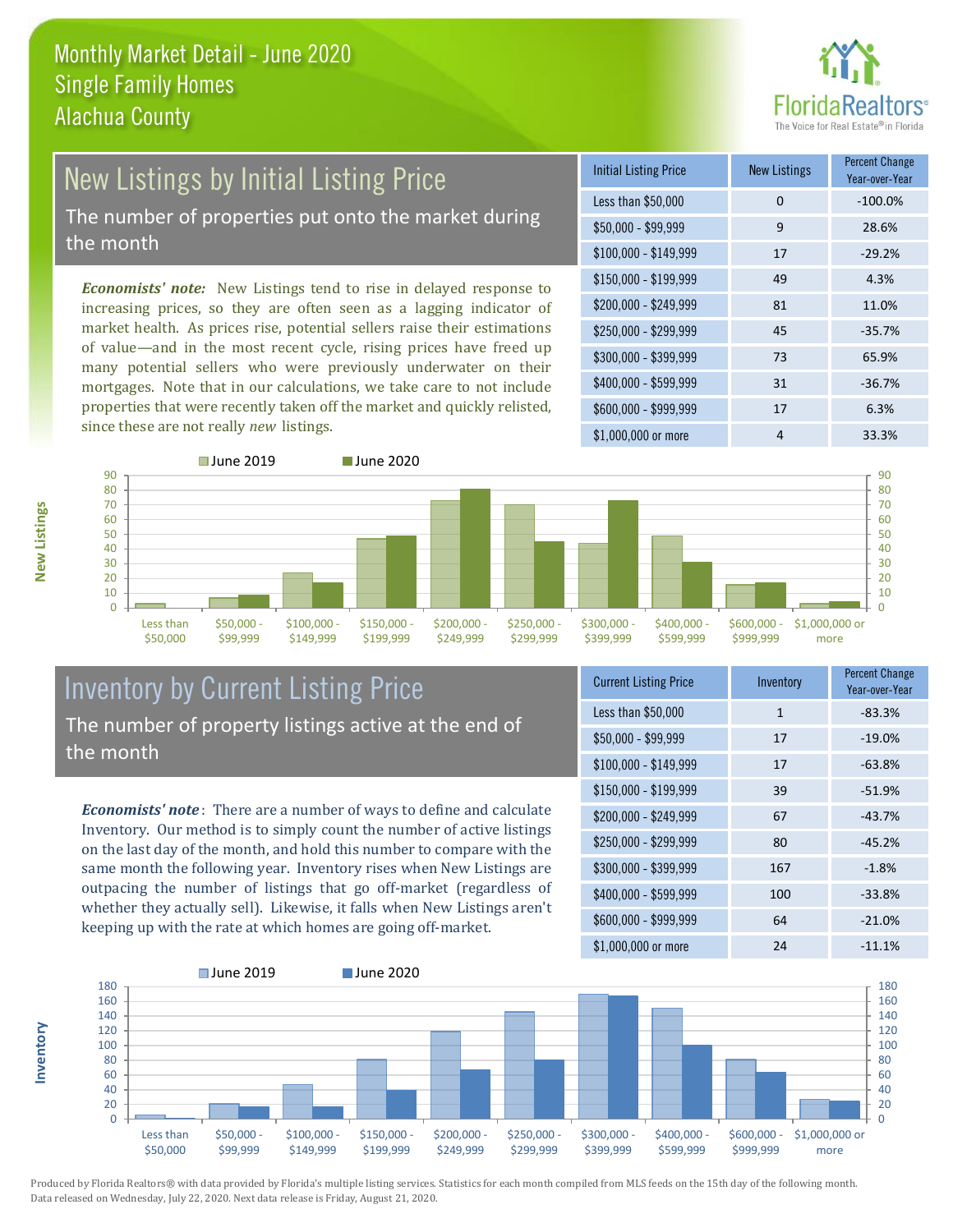### Monthly Distressed Market - June 2020 Alachua County Single Family Homes



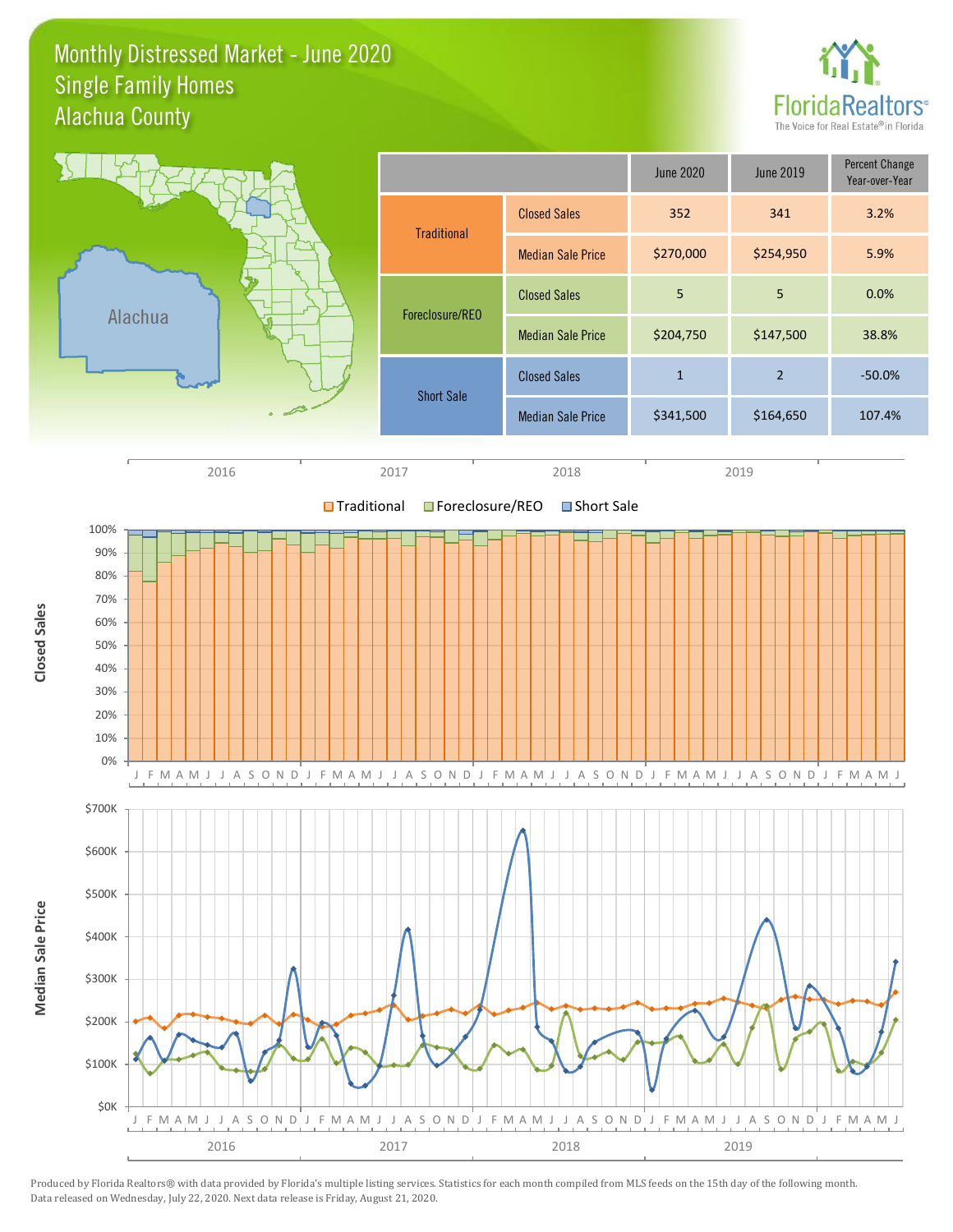Monthly Market Detail - June 2020 Alachua County Townhouses and Condos





| <b>Summary Statistics</b>                                       | June 2020      | June 2019      | <b>Percent Change</b><br>Year-over-Year |
|-----------------------------------------------------------------|----------------|----------------|-----------------------------------------|
| <b>Closed Sales</b>                                             | 94             | 98             | $-4.1%$                                 |
| Paid in Cash                                                    | 43             | 49             | $-12.2%$                                |
| <b>Median Sale Price</b>                                        | \$135,000      | \$127,500      | 5.9%                                    |
| <b>Average Sale Price</b>                                       | \$141,703      | \$141,361      | 0.2%                                    |
| Dollar Volume                                                   | \$13.3 Million | \$13.9 Million | $-3.8%$                                 |
| <b>Median Percent of Original</b><br><b>List Price Received</b> | 96.4%          | 97.0%          | $-0.6%$                                 |
| <b>Median Time to Contract</b>                                  | 22 Days        | 24 Days        | $-8.3%$                                 |
| <b>Median Time to Sale</b>                                      | 63 Days        | 53 Days        | 18.9%                                   |
| <b>New Pending Sales</b>                                        | 92             | 118            | $-22.0%$                                |
| <b>New Listings</b>                                             | 102            | 86             | 18.6%                                   |
| <b>Pending Inventory</b>                                        | 117            | 126            | $-7.1%$                                 |
| <b>Inventory (Active Listings)</b>                              | 143            | 122            | 17.2%                                   |
| <b>Months Supply of Inventory</b>                               | 2.2            | 1.7            | 29.4%                                   |

# Closed Sales

The number of sales transactions which closed during the month

*Economists' note* : Closed Sales are one of the simplest—yet most important—indicators for the residential real estate market. When comparing Closed Sales across markets of different sizes, we recommend comparing the percent changes in sales rather than the number of sales. Closed Sales (and many other market metrics) are affected by seasonal cycles, so actual trends are more accurately represented by year-over-year changes (i.e. comparing a month's sales to the amount of sales in the same month in the previous year), rather than changes from one month to the next.

| <b>Month</b>      | <b>Closed Sales</b> | <b>Percent Change</b><br>Year-over-Year |
|-------------------|---------------------|-----------------------------------------|
| Year-to-Date      | 404                 | $-12.6%$                                |
| <b>June 2020</b>  | 94                  | $-4.1%$                                 |
| <b>May 2020</b>   | 61                  | $-41.3%$                                |
| <b>April 2020</b> | 56                  | $-39.8%$                                |
| <b>March 2020</b> | 87                  | 27.9%                                   |
| February 2020     | 57                  | $-1.7%$                                 |
| January 2020      | 49                  | 19.5%                                   |
| December 2019     | 61                  | 13.0%                                   |
| November 2019     | 39                  | $-17.0%$                                |
| October 2019      | 48                  | $-17.2%$                                |
| September 2019    | 50                  | 0.0%                                    |
| August 2019       | 95                  | 23.4%                                   |
| <b>July 2019</b>  | 89                  | $-23.9%$                                |
| <b>June 2019</b>  | 98                  | $-11.7%$                                |

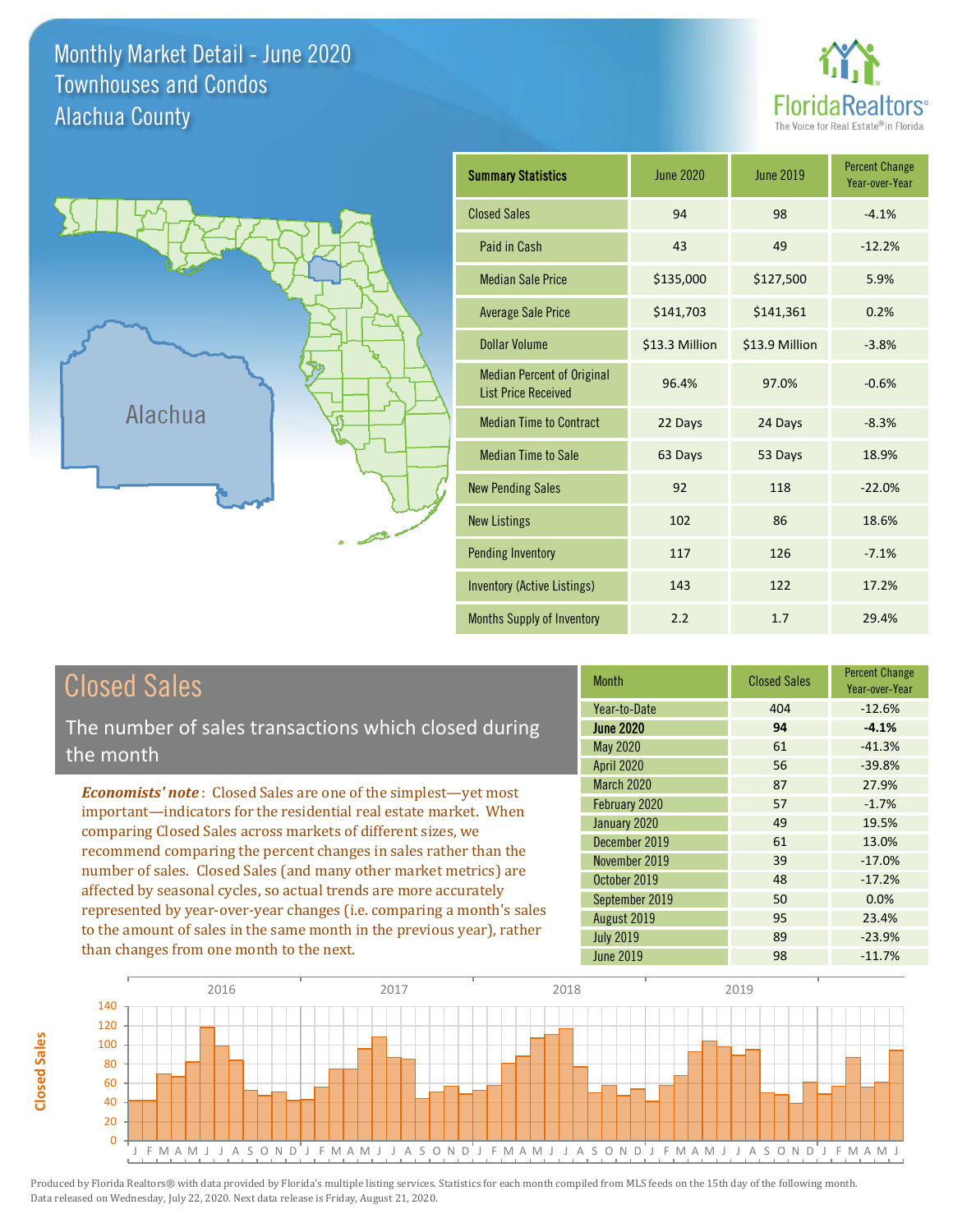

# Closed Sales by Sale Price

The number of sales transactions which closed during the month

*Economists' note:* Closed Sales are one of the simplest—yet most important—indicators for the residential real estate market. When comparing Closed Sales across markets of different sizes, we recommend comparing the percent changes in sales rather than the number of sales. Closed Sales (and many other market metrics) are affected by seasonal cycles, so actual trends are more accurately represented by year-over-year changes (i.e. comparing a month's sales to the amount of sales in the same month in the previous year), rather than changes from one month to the next.

| <b>Sale Price</b>     | <b>Closed Sales</b> | <b>Percent Change</b><br>Year-over-Year |
|-----------------------|---------------------|-----------------------------------------|
| Less than \$50,000    | $\mathbf{1}$        | 0.0%                                    |
| $$50,000 - $99,999$   | 22                  | $-21.4%$                                |
| $$100,000 - $149,999$ | 34                  | $-5.6%$                                 |
| $$150,000 - $199,999$ | 24                  | 50.0%                                   |
| \$200,000 - \$249,999 | 8                   | $-42.9%$                                |
| \$250,000 - \$299,999 | 4                   | 300.0%                                  |
| \$300,000 - \$399,999 | $\mathbf{1}$        | 0.0%                                    |
| \$400,000 - \$599,999 | $\Omega$            | $-100.0%$                               |
| \$600,000 - \$999,999 | $\Omega$            | N/A                                     |
| \$1,000,000 or more   | n                   | N/A                                     |



### Median Time to Contract by Sale Price The median number of days between the listing date and contract date for all Closed Sales during the month

*Economists' note* : Like Time to Sale, Time to Contract is a measure of the length of the home selling process calculated for sales which closed during the month. The difference is that Time to Contract measures the number of days between the initial listing of a property and the signing of the contract which eventually led to the closing of the sale. When the gap between Median Time to Contract and Median Time to Sale grows, it is usually a sign of longer closing times and/or declining numbers of cash sales.

| <b>Sale Price</b>     | Median Time to<br>Contract | <b>Percent Change</b><br>Year-over-Year |
|-----------------------|----------------------------|-----------------------------------------|
| Less than \$50,000    | 107 Days                   | 494.4%                                  |
| $$50,000 - $99,999$   | 13 Days                    | $-50.0%$                                |
| $$100,000 - $149,999$ | 14 Days                    | 7.7%                                    |
| $$150,000 - $199,999$ | 27 Days                    | 12.5%                                   |
| \$200,000 - \$249,999 | 96 Days                    | 20.0%                                   |
| \$250,000 - \$299,999 | 84 Days                    | 200.0%                                  |
| \$300,000 - \$399,999 | 139 Days                   | 6.1%                                    |
| \$400,000 - \$599,999 | (No Sales)                 | N/A                                     |
| \$600,000 - \$999,999 | (No Sales)                 | N/A                                     |
| \$1,000,000 or more   | (No Sales)                 | N/A                                     |

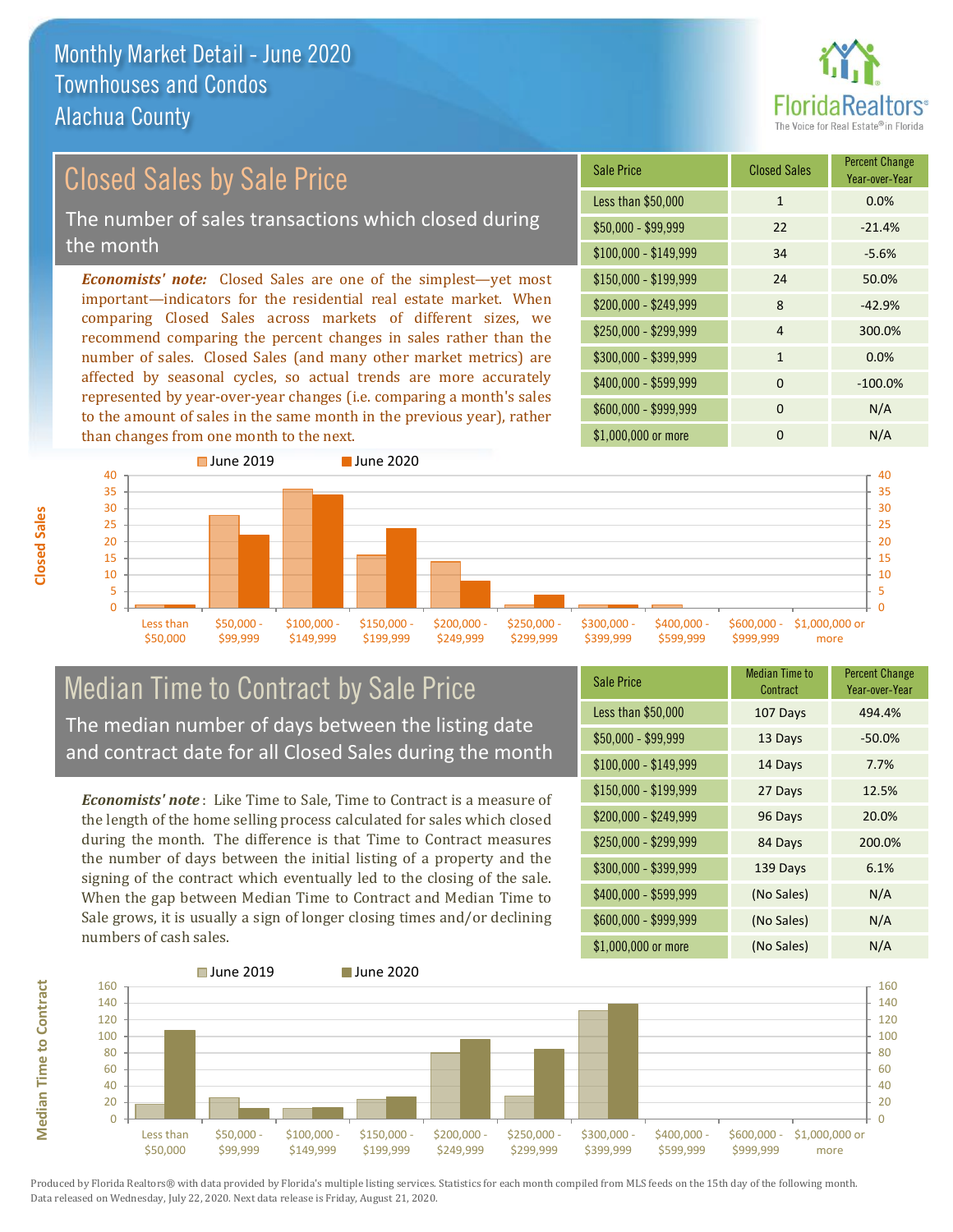

# New Listings by Initial Listing Price

The number of properties put onto the market during the month

*Economists' note:* New Listings tend to rise in delayed response to increasing prices, so they are often seen as a lagging indicator of market health. As prices rise, potential sellers raise their estimations of value—and in the most recent cycle, rising prices have freed up many potential sellers who were previously underwater on their mortgages. Note that in our calculations, we take care to not include properties that were recently taken off the market and quickly relisted, since these are not really *new* listings.

| <b>Initial Listing Price</b> | <b>New Listings</b> | <b>Percent Change</b><br>Year-over-Year |
|------------------------------|---------------------|-----------------------------------------|
| Less than \$50,000           | $\mathbf{1}$        | $-50.0%$                                |
| \$50,000 - \$99,999          | 18                  | 5.9%                                    |
| $$100,000 - $149,999$        | 35                  | $-10.3%$                                |
| $$150,000 - $199,999$        | 42                  | 162.5%                                  |
| \$200,000 - \$249,999        | $\overline{4}$      | $-33.3%$                                |
| \$250,000 - \$299,999        | $\overline{2}$      | 0.0%                                    |
| \$300,000 - \$399,999        | $\Omega$            | $-100.0%$                               |
| \$400,000 - \$599,999        | $\Omega$            | $-100.0%$                               |
| \$600,000 - \$999,999        | $\Omega$            | $-100.0%$                               |
| \$1,000,000 or more          | ი                   | N/A                                     |



### Inventory by Current Listing Price The number of property listings active at the end of the month

*Economists' note* : There are a number of ways to define and calculate Inventory. Our method is to simply count the number of active listings on the last day of the month, and hold this number to compare with the same month the following year. Inventory rises when New Listings are outpacing the number of listings that go off-market (regardless of whether they actually sell). Likewise, it falls when New Listings aren't keeping up with the rate at which homes are going off-market.

| <b>Current Listing Price</b> | Inventory | <b>Percent Change</b><br>Year-over-Year |
|------------------------------|-----------|-----------------------------------------|
| Less than \$50,000           | $\Omega$  | $-100.0%$                               |
| $$50,000 - $99,999$          | 40        | 5.3%                                    |
| $$100,000 - $149,999$        | 42        | 7.7%                                    |
| $$150,000 - $199,999$        | 29        | 70.6%                                   |
| \$200,000 - \$249,999        | 13        | 62.5%                                   |
| \$250,000 - \$299,999        | 9         | 12.5%                                   |
| \$300,000 - \$399,999        | 4         | 0.0%                                    |
| \$400,000 - \$599,999        | 3         | 0.0%                                    |
| \$600,000 - \$999,999        | 3         | 200.0%                                  |
| \$1,000,000 or more          | 0         | N/A                                     |



Produced by Florida Realtors® with data provided by Florida's multiple listing services. Statistics for each month compiled from MLS feeds on the 15th day of the following month. Data released on Wednesday, July 22, 2020. Next data release is Friday, August 21, 2020.

**Inventory**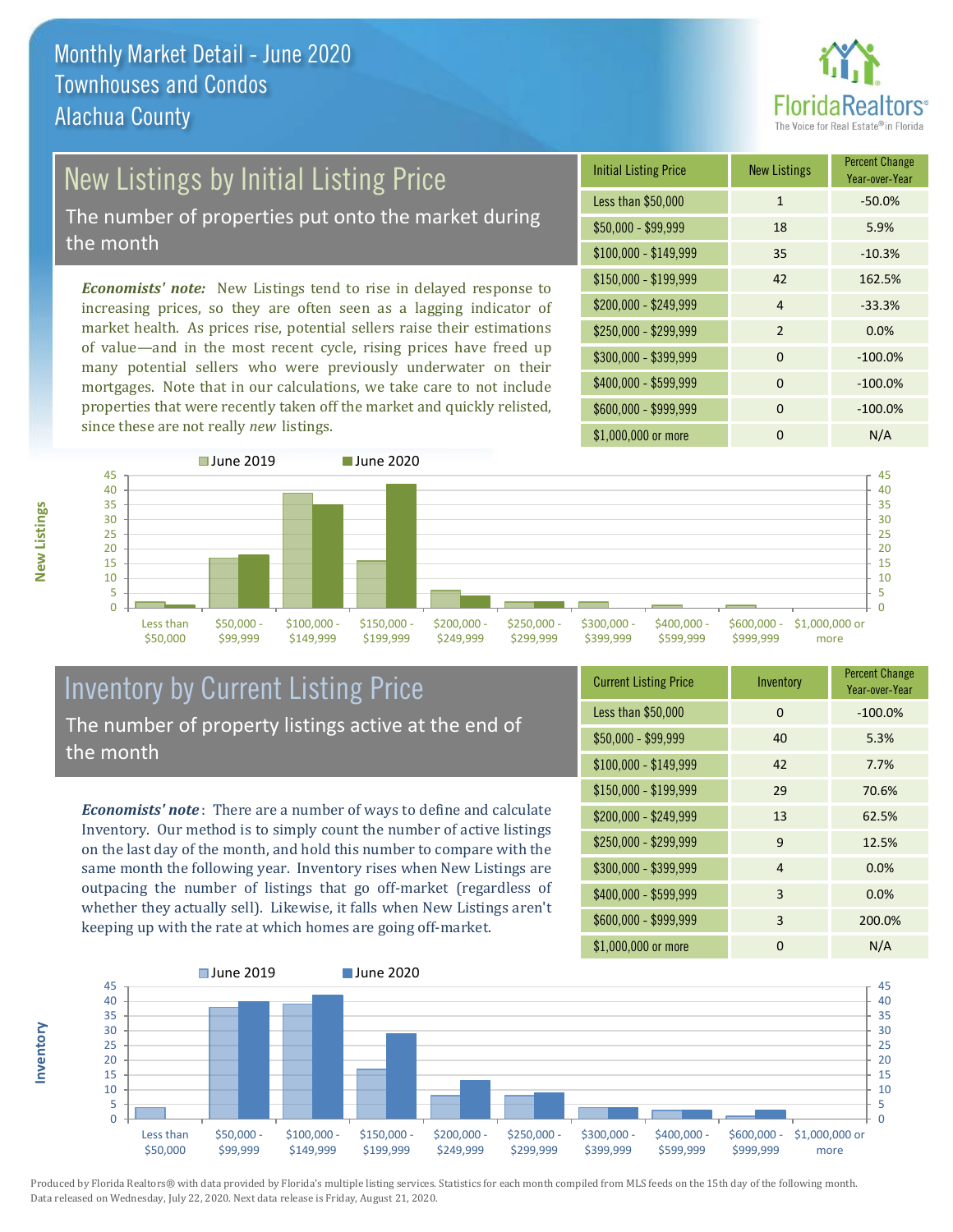Monthly Distressed Market - June 2020 Alachua County Townhouses and Condos



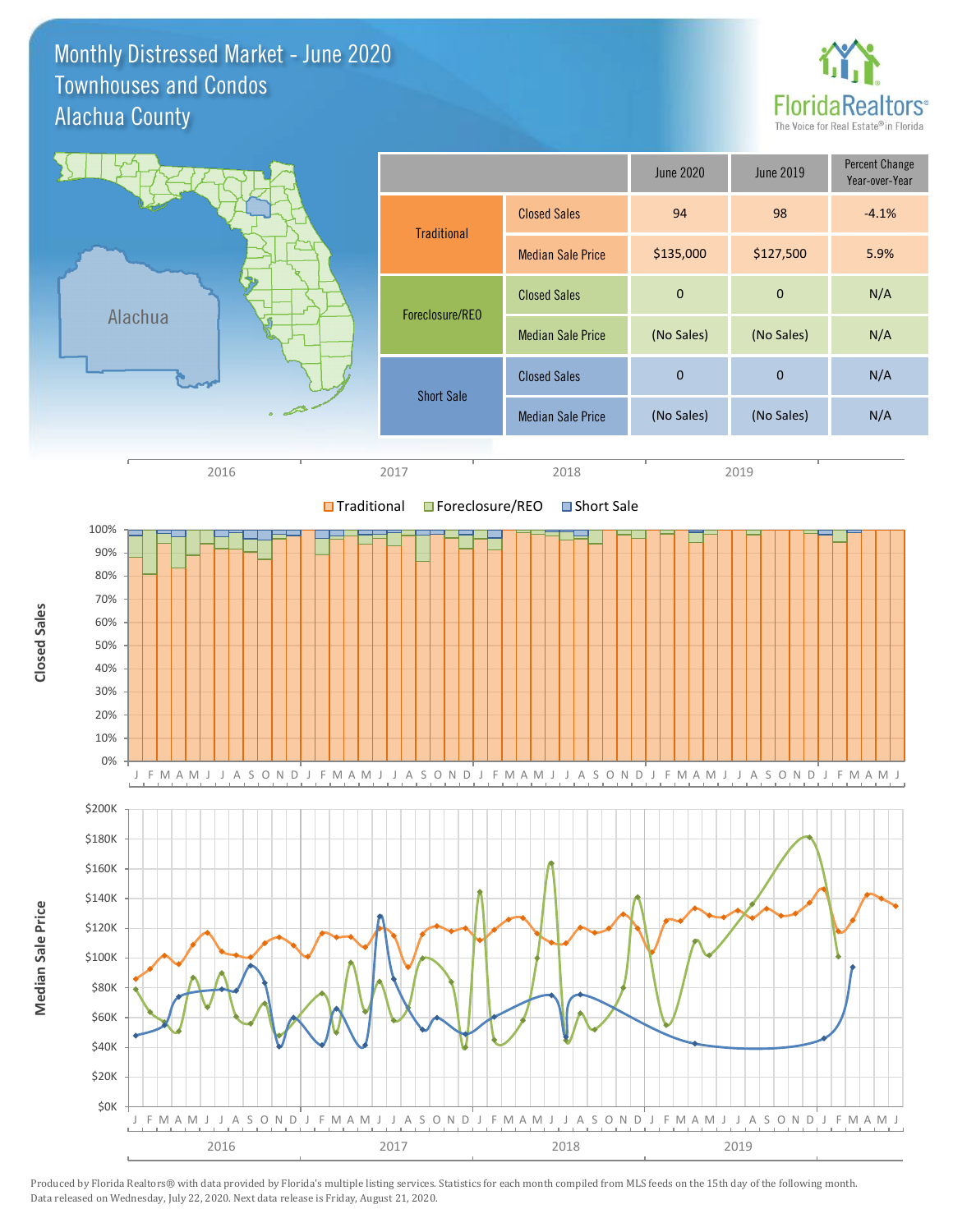Monthly Market Detail - June 2020 Alachua County Manufactured Homes





| <b>Summary Statistics</b>                                       | June 2020     | June 2019     | <b>Percent Change</b><br>Year-over-Year |
|-----------------------------------------------------------------|---------------|---------------|-----------------------------------------|
| <b>Closed Sales</b>                                             | 17            | 13            | 30.8%                                   |
| Paid in Cash                                                    | 10            | 9             | 11.1%                                   |
| <b>Median Sale Price</b>                                        | \$132,500     | \$79,000      | 67.7%                                   |
| <b>Average Sale Price</b>                                       | \$129,559     | \$104,731     | 23.7%                                   |
| Dollar Volume                                                   | \$2.2 Million | \$1.4 Million | 61.8%                                   |
| <b>Median Percent of Original</b><br><b>List Price Received</b> | 95.3%         | 92.9%         | 2.6%                                    |
| <b>Median Time to Contract</b>                                  | 37 Days       | 76 Days       | $-51.3%$                                |
| <b>Median Time to Sale</b>                                      | 103 Days      | 130 Days      | $-20.8%$                                |
| <b>New Pending Sales</b>                                        | 21            | 14            | 50.0%                                   |
| <b>New Listings</b>                                             | 15            | 12            | 25.0%                                   |
| <b>Pending Inventory</b>                                        | 39            | 26            | 50.0%                                   |
| Inventory (Active Listings)                                     | 29            | 40            | $-27.5%$                                |
| Months Supply of Inventory                                      | 2.8           | 3.9           | $-28.2%$                                |

# Closed Sales

The number of sales transactions which closed during the month

*Economists' note* : Closed Sales are one of the simplest—yet most important—indicators for the residential real estate market. When comparing Closed Sales across markets of different sizes, we recommend comparing the percent changes in sales rather than the number of sales. Closed Sales (and many other market metrics) are affected by seasonal cycles, so actual trends are more accurately represented by year-over-year changes (i.e. comparing a month's sales to the amount of sales in the same month in the previous year), rather than changes from one month to the next.

| <b>Month</b>      | <b>Closed Sales</b> | Percent Change<br>Year-over-Year |
|-------------------|---------------------|----------------------------------|
| Year-to-Date      | 59                  | $-13.2%$                         |
| <b>June 2020</b>  | 17                  | 30.8%                            |
| May 2020          | 11                  | 10.0%                            |
| April 2020        | 10                  | $-28.6%$                         |
| <b>March 2020</b> | 9                   | $-18.2%$                         |
| February 2020     | $\mathbf{1}$        | $-90.0%$                         |
| January 2020      | 11                  | 10.0%                            |
| December 2019     | 10                  | 0.0%                             |
| November 2019     | 8                   | $-11.1%$                         |
| October 2019      | 10                  | 25.0%                            |
| September 2019    | 16                  | 220.0%                           |
| August 2019       | 11                  | $-15.4%$                         |
| <b>July 2019</b>  | 9                   | $-18.2%$                         |
| <b>June 2019</b>  | 13                  | 8.3%                             |



**Closed Sales**

**Closed Sales**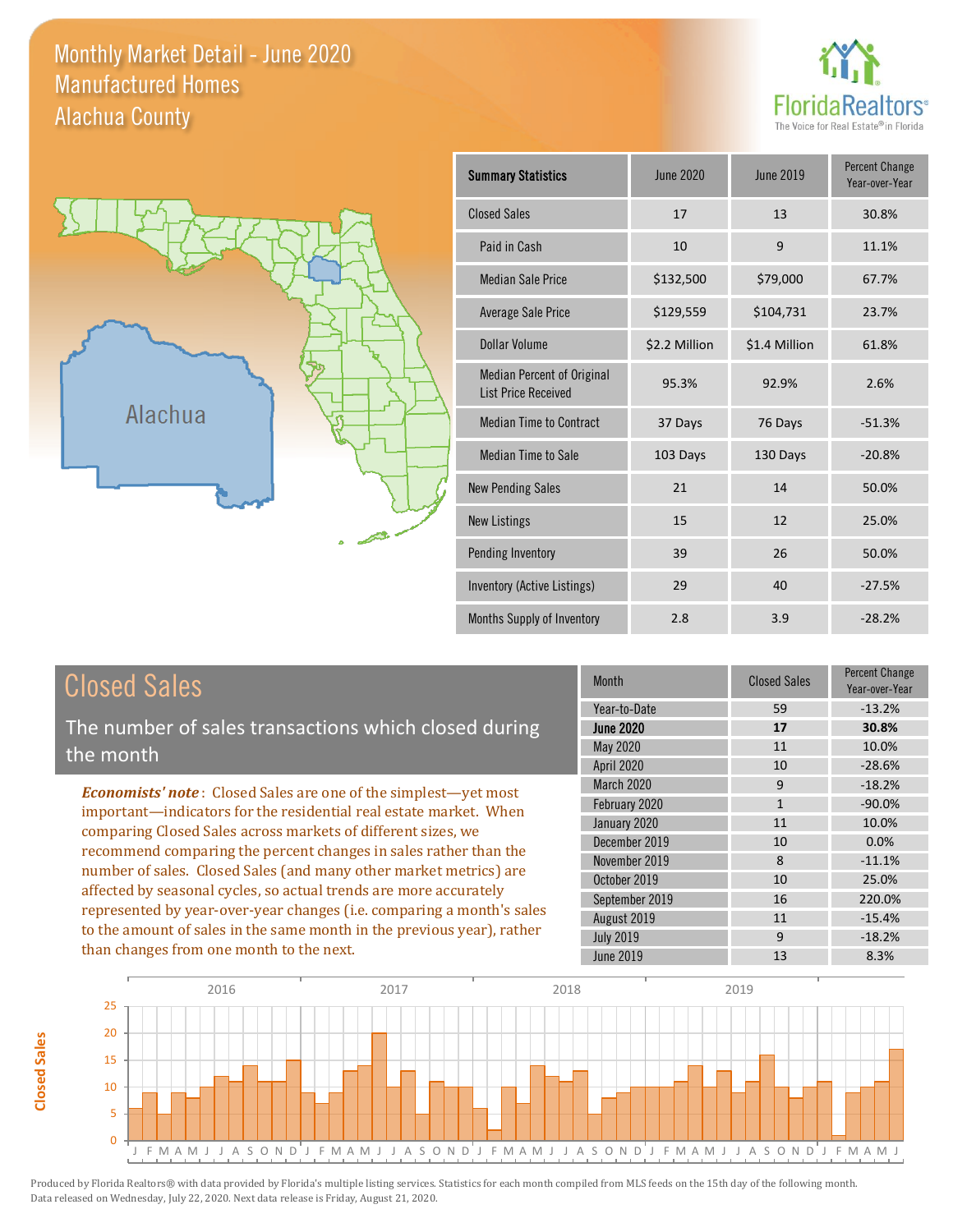

#### *Economists' note:* Closed Sales are one of the simplest—yet most important—indicators for the residential real estate market. When comparing Closed Sales across markets of different sizes, we recommend comparing the percent changes in sales rather than the number of sales. Closed Sales (and many other market metrics) are affected by seasonal cycles, so actual trends are more accurately represented by year-over-year changes (i.e. comparing a month's sales \$250,000 - \$299,999 0 0 N/A \$300,000 - \$399,999 0 0 N/A  $$400,000 - $599,999$  0 N/A \$600,000 - \$999,999 0 0 N/A \$150,000 - \$199,999 6 200.0% \$200,000 - \$249,999 1 0.0% \$100,000 - \$149,999 7 133.3% Sale Price Closed Sales Percent Change Year-over-Year Less than \$50,000 1 1 0.0% \$50,000 - \$99,999 2 -66.7% Closed Sales by Sale Price The number of sales transactions which closed during the month



### Median Time to Contract by Sale Price The median number of days between the listing date and contract date for all Closed Sales during the month

to the amount of sales in the same month in the previous year), rather

*Economists' note* : Like Time to Sale, Time to Contract is a measure of the length of the home selling process calculated for sales which closed during the month. The difference is that Time to Contract measures the number of days between the initial listing of a property and the signing of the contract which eventually led to the closing of the sale. When the gap between Median Time to Contract and Median Time to Sale grows, it is usually a sign of longer closing times and/or declining numbers of cash sales.

| Sale Price            | Median Time to<br><b>Contract</b> | <b>Percent Change</b><br>Year-over-Year |
|-----------------------|-----------------------------------|-----------------------------------------|
| Less than \$50,000    | 9 Days                            | $-96.2%$                                |
| $$50,000 - $99,999$   | 122 Days                          | 149.0%                                  |
| $$100,000 - $149,999$ | 86 Days                           | $-18.1%$                                |
| \$150,000 - \$199,999 | 24 Days                           | $-42.9%$                                |
| \$200,000 - \$249,999 | 325 Days                          | 253.3%                                  |
| \$250,000 - \$299,999 | (No Sales)                        | N/A                                     |
| \$300,000 - \$399,999 | (No Sales)                        | N/A                                     |
| \$400,000 - \$599,999 | (No Sales)                        | N/A                                     |
| \$600,000 - \$999,999 | (No Sales)                        | N/A                                     |
| \$1,000,000 or more   | (No Sales)                        | N/A                                     |



Produced by Florida Realtors® with data provided by Florida's multiple listing services. Statistics for each month compiled from MLS feeds on the 15th day of the following month. Data released on Wednesday, July 22, 2020. Next data release is Friday, August 21, 2020.

**Median Time to Contract**

**Median Time to Contract**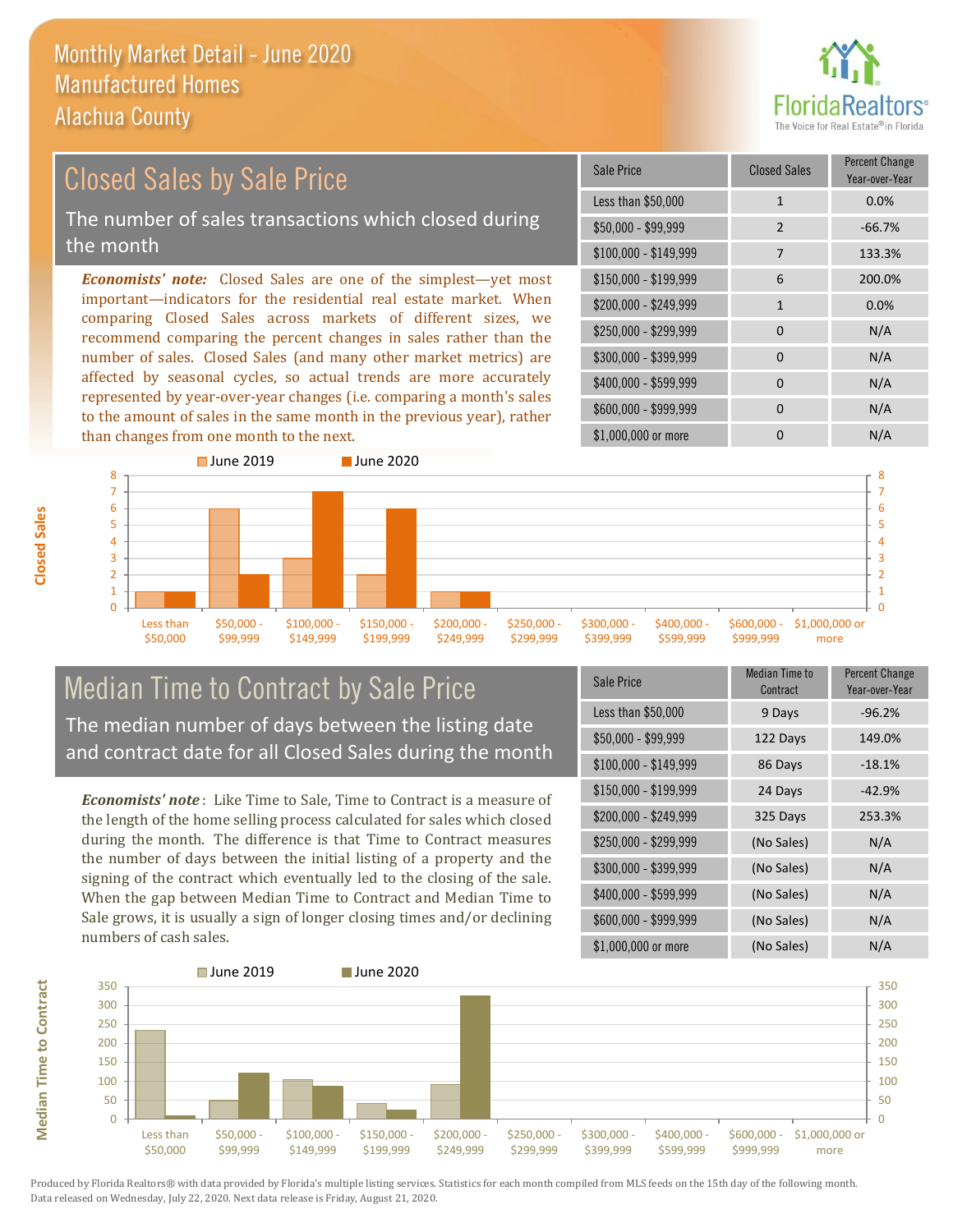

### New Listings by Initial Listing Price The number of properties put onto the market during the month

*Economists' note:* New Listings tend to rise in delayed response to increasing prices, so they are often seen as a lagging indicator of market health. As prices rise, potential sellers raise their estimations of value—and in the most recent cycle, rising prices have freed up many potential sellers who were previously underwater on their mortgages. Note that in our calculations, we take care to not include properties that were recently taken off the market and quickly relisted, since these are not really *new* listings.

| <b>Initial Listing Price</b> | <b>New Listings</b> | <b>Percent Change</b><br>Year-over-Year |
|------------------------------|---------------------|-----------------------------------------|
| Less than \$50,000           | 0                   | $-100.0%$                               |
| $$50,000 - $99,999$          | 5                   | $-16.7%$                                |
| $$100,000 - $149,999$        | 4                   | 300.0%                                  |
| \$150,000 - \$199,999        | $\overline{2}$      | 100.0%                                  |
| \$200,000 - \$249,999        | 3                   | 50.0%                                   |
| \$250,000 - \$299,999        | 0                   | N/A                                     |
| \$300,000 - \$399,999        | $\mathbf{1}$        | N/A                                     |
| \$400,000 - \$599,999        | $\Omega$            | N/A                                     |
| \$600,000 - \$999,999        | $\Omega$            | N/A                                     |
| \$1,000,000 or more          | n                   | N/A                                     |



### Inventory by Current Listing Price The number of property listings active at the end of the month

*Economists' note* : There are a number of ways to define and calculate Inventory. Our method is to simply count the number of active listings on the last day of the month, and hold this number to compare with the same month the following year. Inventory rises when New Listings are outpacing the number of listings that go off-market (regardless of whether they actually sell). Likewise, it falls when New Listings aren't keeping up with the rate at which homes are going off-market.

| <b>Current Listing Price</b> | Inventory      | Percent Change<br>Year-over-Year |
|------------------------------|----------------|----------------------------------|
| Less than \$50,000           | 0              | $-100.0%$                        |
| $$50,000 - $99,999$          | 6              | $-40.0%$                         |
| $$100,000 - $149,999$        | 11             | 10.0%                            |
| $$150,000 - $199,999$        | 4              | $-20.0%$                         |
| \$200,000 - \$249,999        | 3              | $-40.0%$                         |
| \$250,000 - \$299,999        | $\mathbf{1}$   | 0.0%                             |
| \$300,000 - \$399,999        | $\mathbf{1}$   | N/A                              |
| \$400,000 - \$599,999        | $\mathbf{1}$   | 0.0%                             |
| \$600,000 - \$999,999        | $\Omega$       | N/A                              |
| \$1,000,000 or more          | $\mathfrak{p}$ | N/A                              |



Produced by Florida Realtors® with data provided by Florida's multiple listing services. Statistics for each month compiled from MLS feeds on the 15th day of the following month. Data released on Wednesday, July 22, 2020. Next data release is Friday, August 21, 2020.

**Inventory**